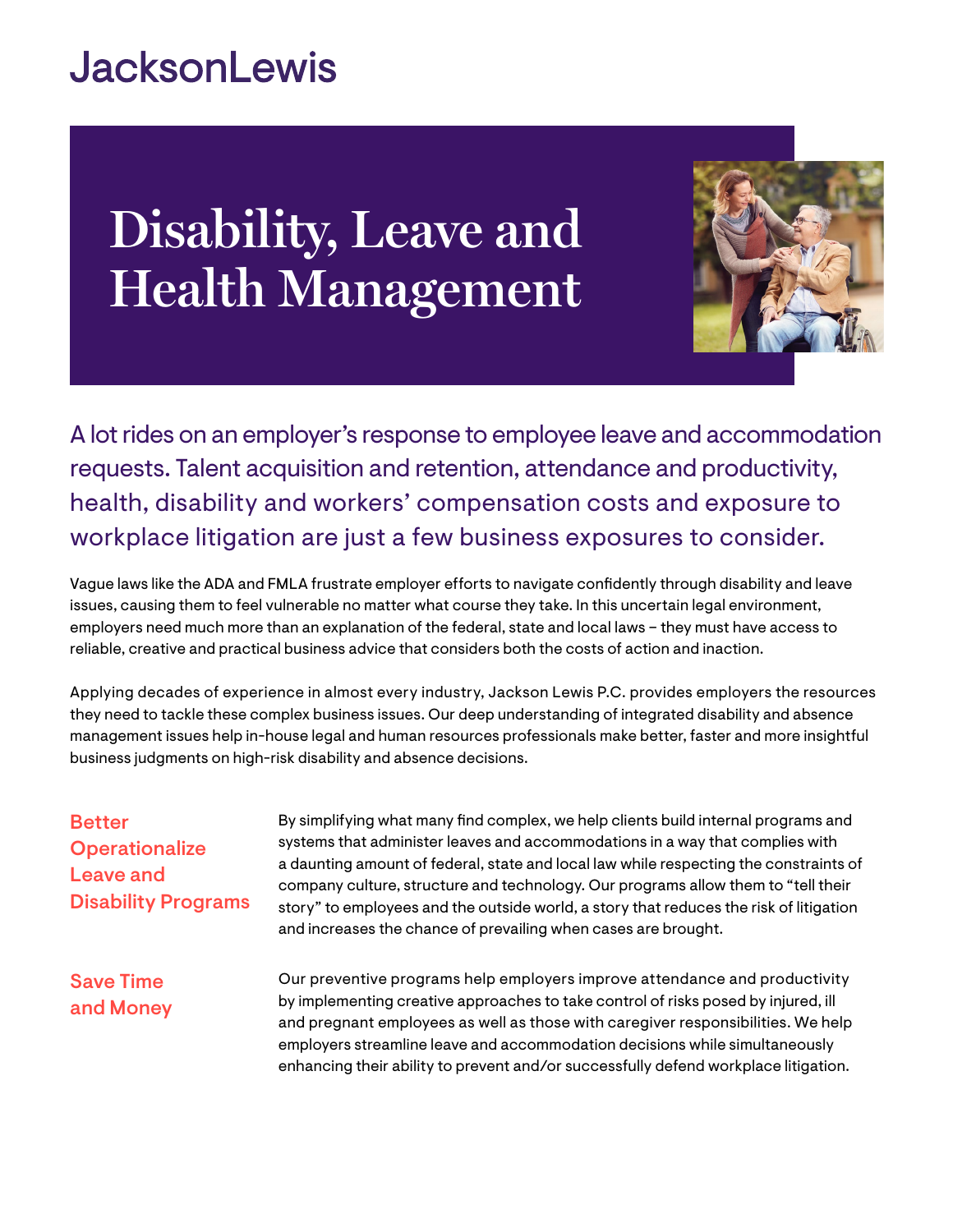#### Disability Management Products and Services

- Reasonable accommodation and interactive process policies, guidelines and reporting
- Reasonable accommodation forms and letters
- Fitness for duty policies and guidelines
- Transitional work policies and guidelines
- Workplace violence prevention policies and guidelines
- Telework programs
- Functional job analysis & descriptions
- Title III ADA compliance, including website accessibility
- Section 504 compliance
- Substance abuse policies and guidelines, including DOT compliance
- Data analytics for leave and accommodation

#### Leave Management Products and Services

- Comprehensive leave, accommodation and disability program creation and administration
- Federal and state leave policies and guidelines, including FMLA
- *• workthruIT*® an intuitive, self-service application allowing corporate counsel and HR professionals to navigate employment laws and regulations
- Audit support with DOL and EEOC
- Medical leave policies and guidelines, including ADA leave
- Personal leave policies and guidelines
- USERRA leave policies and guidelines
- Leave administration guidelines, forms and letters
- STD benefit plans and administration guidelines
- Paid sick leave and paid family leave policies and guidance
- Parental leave, pregnancy, and maternity benefits policies and guidance
- Attendance policies and guidelines
- Attendance forms and letters

#### Health Management Products and Services

- Physical ability testing programs
- Pre-employment medical evaluations
- Medical surveillance programs
- Occupational health clinic audits
- Mandatory injury reporting
- Pregnancy and new parent programs
- Workplace wellness programs
- Infection control policies, including but not limited to
- TB, blood borne pathogens, and pandemic response
- DOT medical qualification programs

#### Management Training and Education

- ADA compliance
- FMLA compliance
- ADA/FMLA/STD/WC
- Accommodating mental disabilities
- Workplace violence prevention
- Workplace threat assessments
- Intermittent leave
- Paid sick leave
- Drug and alcohol testing policy training, including reasonable suspicion training
- Employee education and awareness
- Programs on drug and alcohol abuse

Our goal is to help employers reduce the risk of employment litigation and agency audit or enforcement actions, decrease the costs associated with absence and under-productive employees, help contain health care-related expenses and promote employee health, safety and wellness.

#### Client Service and Communication

Jackson Lewis is proud to hold to [Client Service Standards](https://www.jacksonlewis.com/sites/default/files/docs/JL_ClientServiceStandards_0.pdf) that support unmatched understanding of our clients' businesses, consistency in client service performance, proactive two-way open communication and preventive counseling. Our Disability, Leave and Health Management Group constantly monitors federal, state and local leave and disability laws. This includes a rapidly growing number of state and local paid sick leave laws, and summarizes recent developments to guide our clients' day-to-